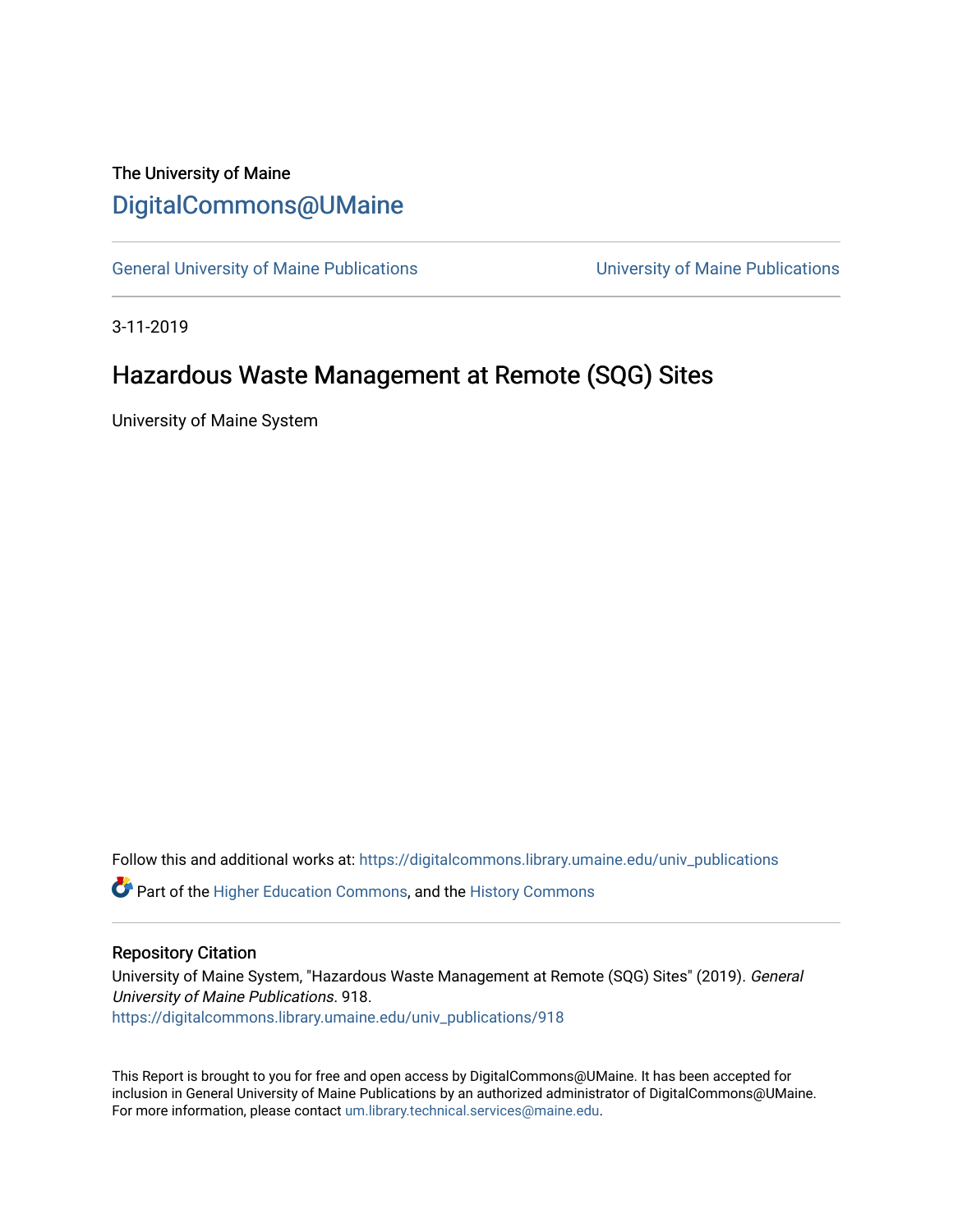## Hazardous Waste Management at Remote (SQG) Sites

## General

In order to maintain a Small Quantity Generator (SQG) status as defined by the State of Maine Department of Environmental Protection (MDEP), remote sites must maintain their waste generation within certain regulated limits and meet all other regulatory requirements. The following guidance is established in accordance with the MDEP's Hazardous Waste Rules and other pertinent regulations applicable to the management and disposal of hazardous waste.

In order to be considered a SQG of hazardous waste, a generator may not store more than 55 gallons of hazardous waste or 1 kg of acutely hazardous waste, total on the entire site, at any time. Less than 27 gallons or 100 kg of hazardous waste or 1 kg of acutely hazardous waste can be generated in any calendar month (other limits may also apply).

*Please Note: The state of Maine uses slightly different terminology for generator status from the federal Environmental Protection Agency (EPA). Maine's SQG rules are in compliance with the EPA's federal rules for Very Small Quantity Generators (VSQGs). What the EPA defines to be a SQG is termed as a SQG+ by the MDEP. There is no variation in the term used to describe a LGQ (Large Quantity Generator) by the EPA or MDEP.*

### Regulatory Guidance

- The Emergency Planning and Community Right to Know Act
- Maine Department of Environmental Protection (DEP) Chapters 850-851
- U.S. Environmental Protection Agency (EPA) Parts 260-263

## **Requirements**

#### **Waste Determinations:**

All hazardous materials which are useless or unwanted must be considered hazardous wastes unless specifically determined to be non-hazardous. Waste determinations must be made by persons properly trained in hazardous waste regulations. Determinations are typically made using knowledge of the waste by a trained SQG Site Manager or by UMS Safety Management (SM). When knowledge of the hazard characteristics is indeterminate or unknown, waste analysis is required. Once a waste determination is made, the waste is either managed as a hazardous waste or discarded as appropriate.

## **Containers, Compatibility, and Storage:**

All wastes must be placed in a Department of Transportation (DOT) approved shipping containers before shipment off site. Waste chemicals must be stored in containers that are chemically compatible with the contents. Plastic coated, 1-gallon amber bottles or a DOT rated drums are examples of acceptable containers. Milk jugs and plastic containers that held other commercial products are not appropriate containers. Incompatible wastes must not be mixed together*.*  Containers must be kept tightly closed when waste is not being added to or removed from the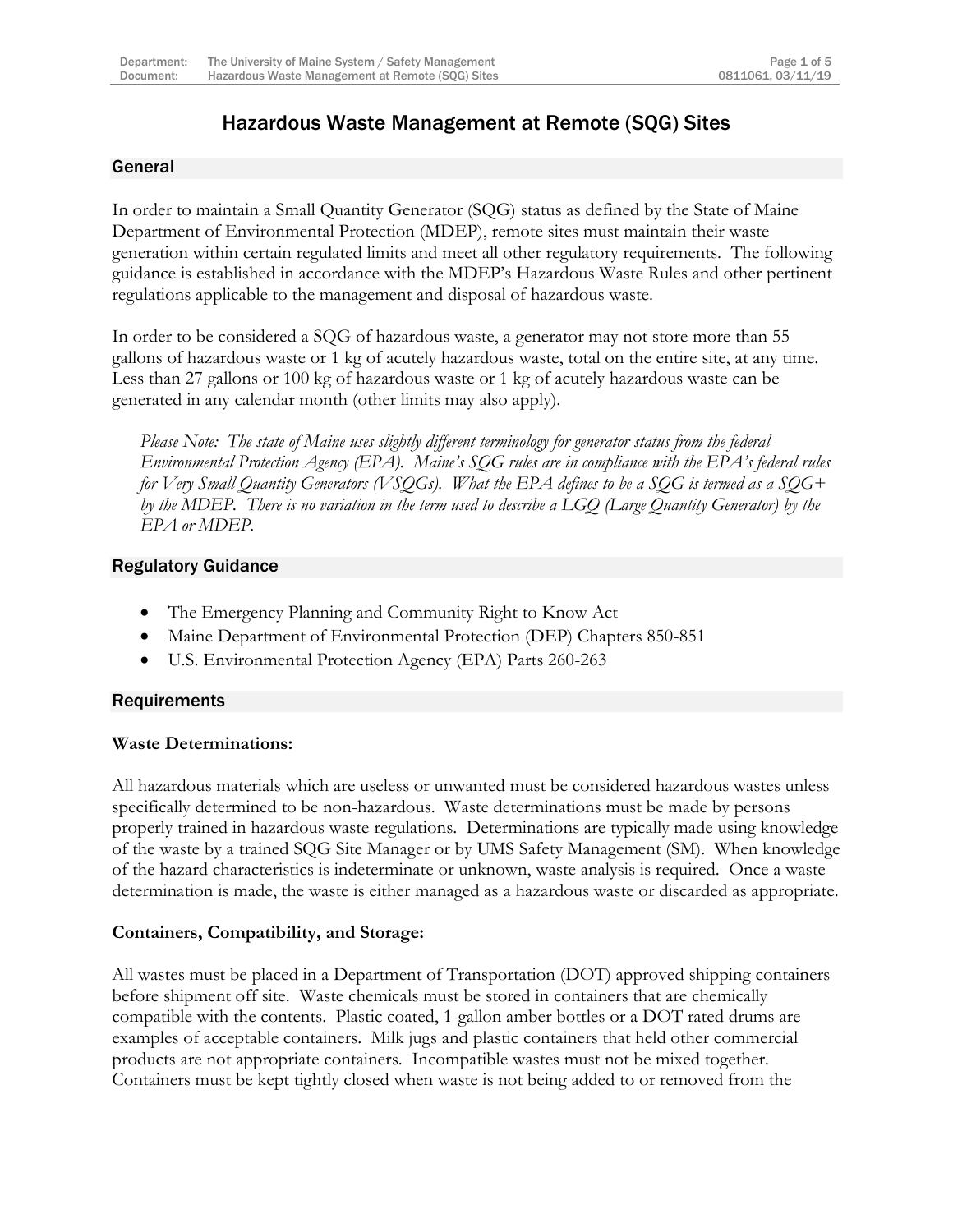container. All wastes must be stored indoors on a firm, working surface and have secondary containment to prevent the release of hazardous waste to the environment.

#### **Accumulation Limits:**

The following limits may not be exceeded at any time on SQG sites. These limits include the total of all hazardous waste generated or stored anywhere on the entire site.

| Maximum Amount of Waste Stored in any calendar month: |                     |
|-------------------------------------------------------|---------------------|
| Standard Hazardous Wastes                             | 55 Gal              |
| <b>Acutely Toxic Wastes</b>                           | $1$ Kg              |
| <b>Empty P-listed Containers</b>                      | None over 20 liters |

Containers must be dated when full and removed within 180 days of the *full date*. The time required to fill a container does not matter. Central Accumulation Areas (where waste is accumulated and stored) must be inspected monthly and containers should be removed/replaced, as necessary, to prevent container deterioration or excess waste accumulation. Schedules for waste pickups are made by each Remote Site Manager and are done at least annually. Pickups may be more frequent to ensure that accumulation limits are not exceeded.

#### **Labeling Requirements:**

Each hazardous waste container must be properly labeled. Fill in **all** applicable information, being sure to include all hazardous chemical constituents and the approximate concentration of each.



## **Sample Labels (Available from Site Safety Contact)**

Accumulation *Start* and *Full* dates are very important since they are used to determine the amount of waste generated in a calendar month for generator status calculations.

#### **Disposal, Manifesting and Recordkeeping:**

Whenever a waste vendor is on site there must be at least one person (usually the Site Manager) who is trained in the Hazardous Waste Regulations and who has current DOT Waste Manifest Training.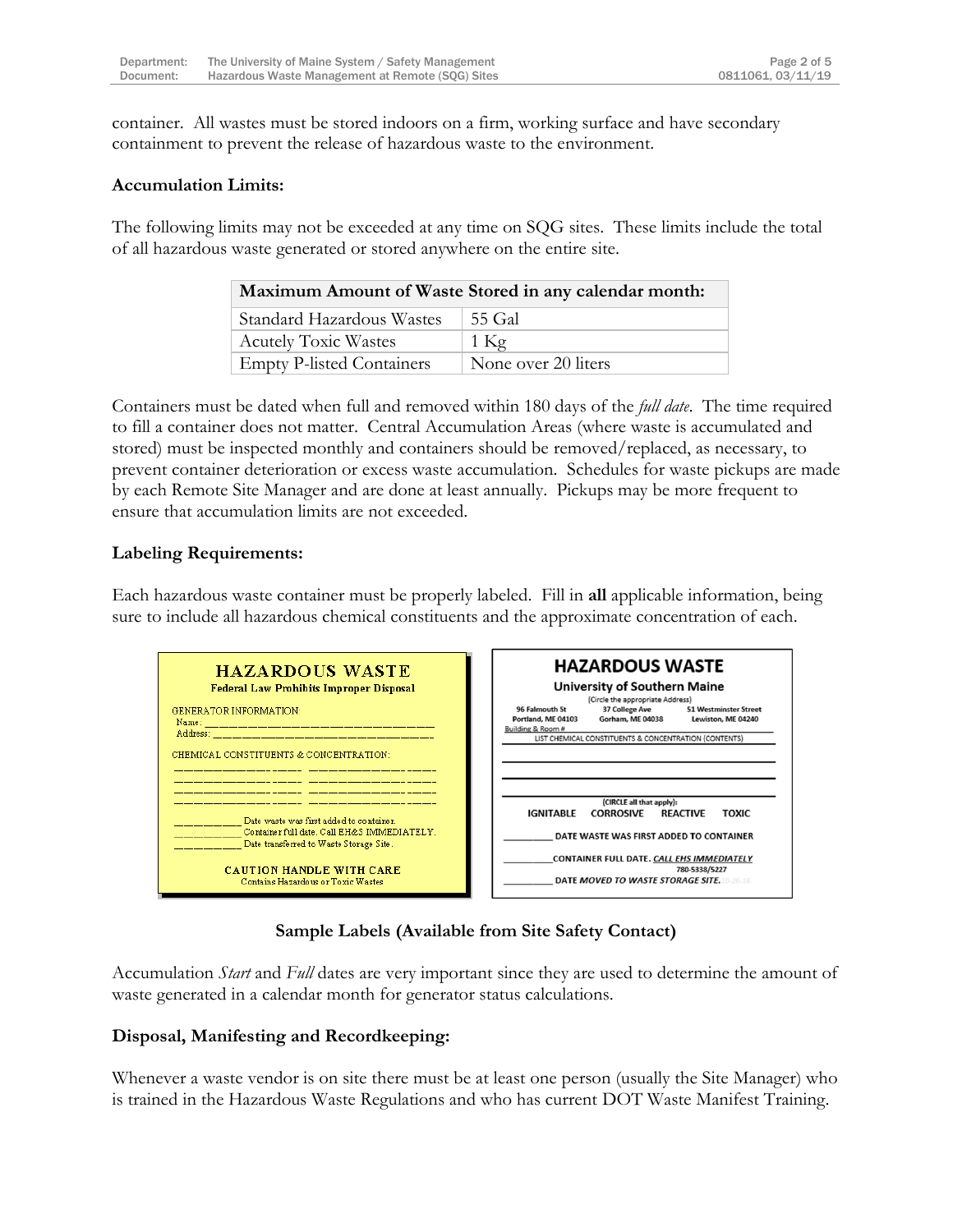In accordance with University of Maine System requirements (Administrative Practice Letter Section IV-D, Record Retention Practices), Hazardous Waste Manifests and accompanying documentation should be retained indefinitely. MDEP requires that Manifests be available on-site for at least 3 years and requires that all waste determinations and waste analysis be available for at least 10 years.

## **Emergency Response Equipment and Procedures:**

All personnel are required to be trained in emergency procedures during their Department Annual Safety Training. Area-specific Emergency Action Plans, the location and availability of Safety Data Sheets (SDSs), use and limits of Personal Protective Equipment, and department spill procedures are typically included as part of an employee's annual training.

Emergency phone numbers, including the number of the local fire department and site manager or Emergency Coordinator, should be posted near each telephone. The locations of fire extinguishers, alarm pull stations (if any), and spill control equipment should be clearly marked.

Each SQG site must designate at least one Facility Emergency Coordinator (FEC) capable of responding to emergencies within a short period. The FEC or their designee must call the fire department in the event of a fire, ensure that the flow of hazardous materials is contained in the event of a release (if trained and authorized), and ensure that any contaminated materials or soils are removed. FECs are not expected to clean up spills of hazardous materials or hazardous waste.

#### **Hazardous Waste Training (SQG Site Waste Handlers):**

MDEP regulations require that persons handling waste at SQG sites be trained to ensure that they are thoroughly familiar with proper handling and emergency response procedures relevant to their responsibilities, which may include any or all of the topics outlined in this policy:

- Hazardous Waste Determinations (Site Managers, *at a minimum*)
- Containers, Compatibility and Storage
- Accumulation Limits
- Labeling Requirements
- Disposal and Manifesting (Site Managers, *at a minimum*) and
- Spill response procedures (Emergency Action Plan)

Training should be conducted at the time of initial assignment to duties. All training must be documented. Training must be updated as necessary to meet the requirements established by the Hazardous Waste Rules.

#### **Responsibilities**

The **UMS Safety Management** is responsible for the management of the University contract for disposal of hazardous wastes generated by all SQG sites.

The **Facility Emergency Coordinator (FEC)** is responsible for responding to emergencies within a short period of time (1 hour or less), making the required notifications in the event of a fire or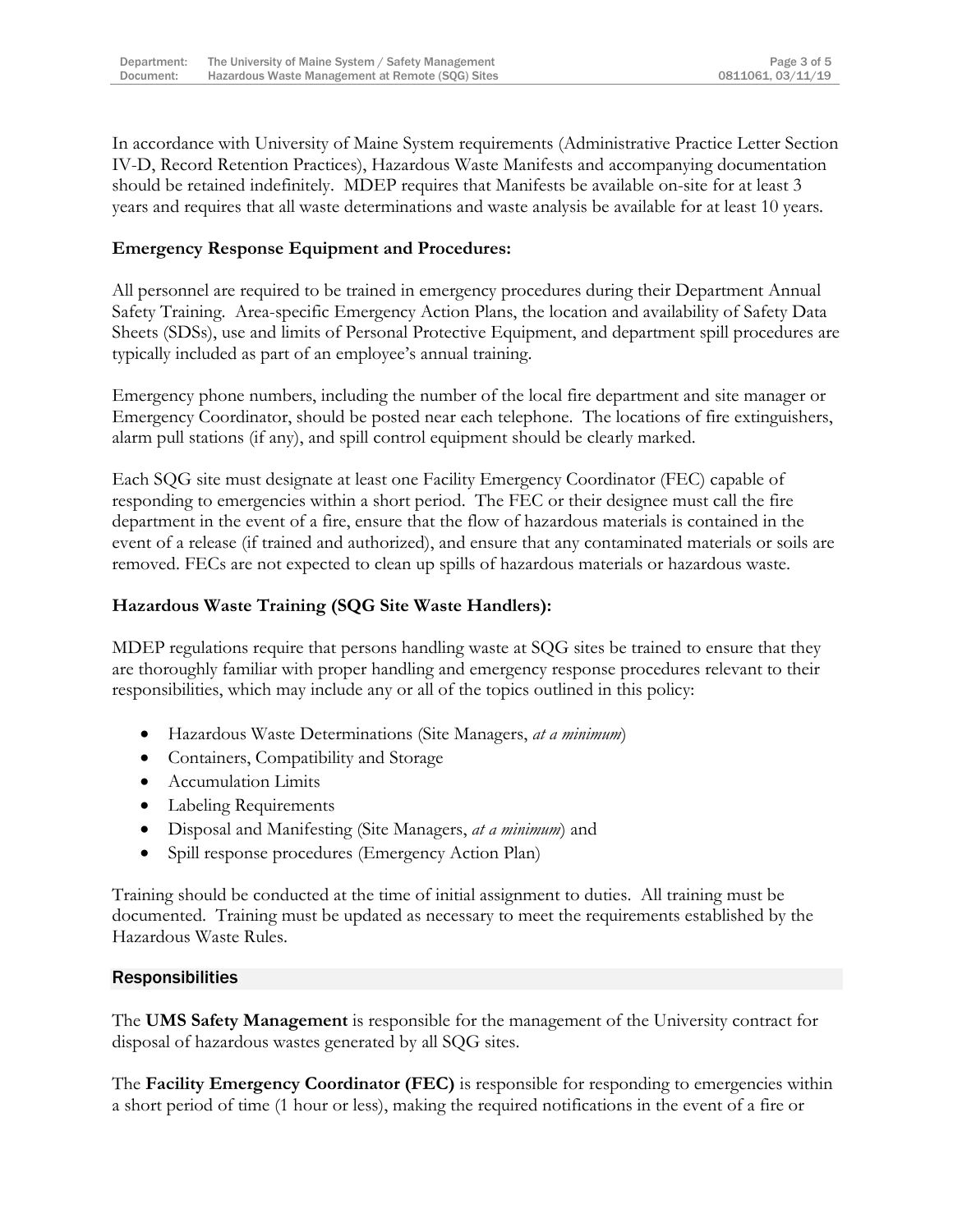release of hazardous materials, contacting designated responders to clean-up emergency spills, and arranging for removal of contaminated materials or soils.

**SQG Site Managers** are responsible for the management and disposal of wastes generated at their site, including regular assessment of waste storage, generator status and completion of the monthly **"Small Quantity Generator (SQG) Central Accumulation Area Monthly Checklist"** available on SM's web page.

**Each employee** that generates hazardous waste is responsible for attending the site-specific training and maintaining appropriate chemical and waste storage in accordance with these guidelines. Employees are also responsible for notifying the SQG Site Manager of wastes accumulated as soon as containers are full and of chemicals that are no longer needed.

### **Definitions**

**Acutely Hazardous Waste:** Hazardous wastes that are listed by the EPA or DEP as Acutely Hazardous carrying a "P" waste code (P-listed waste) or any of the following F-listed wastes F020- F023, F024, and F026-F028 containing chlorobenzenes or chlorophenols.

**Corrosive:** Aqueous solutions with a pH less than or equal to 2, or greater than or equal to 12.5; liquids that corrode steel or aluminum at a rate greater than 0.250" per year; and chemicals that cause visible destruction or irreversible alteration of human tissue.

**Hazardous Waste:** Wastes that display the characteristics of ignitability, corrosivity, reactivity, or toxicity, or are listed as hazardous wastes by the EPA or DOT for displaying either one of the hazardous waste characteristics or for other reasons of potential harm to human health or the environment if improperly disposed.

**Ignitable:** Liquids, other than aqueous solutions containing at least 24% alcohol by volume, with a flash point less than 60° C (140° F) or solids capable, under standard temperature and pressure, of causing fire through friction, absorption of moisture, or spontaneous chemical changes and which when ignited, burn so vigorously and persistently that they create a hazard.

**Listed Wastes:** Chemicals specifically listed by name in EPA or DEP regulations including characteristic of toxicity as defined in 40 CFR 261.24; wastes from non-specific sources ("F" list); wastes from specific sources ("K" list); Commercial products, off-spec products, spill residues ("U" list & "P" list): PCB-containing waste oils, transformers, and ballasts containing or possibly containing PCB oils ("M" list).

**Reactive:** Substances which are normally unstable and readily undergo violent change; react violently with water; are capable of forming toxic vapors, gases, or fumes when mixed with water in a quantity sufficient to present a danger to human health or the environment; and are capable of detonation or explosive reaction.

**Universal Hazardous Waste** includes waste Cathode Ray Tubes (CRT), mercury containing lamps and devices and non-leaking PCB Ballasts. At SQG sites all Universal Hazardous Wastes are